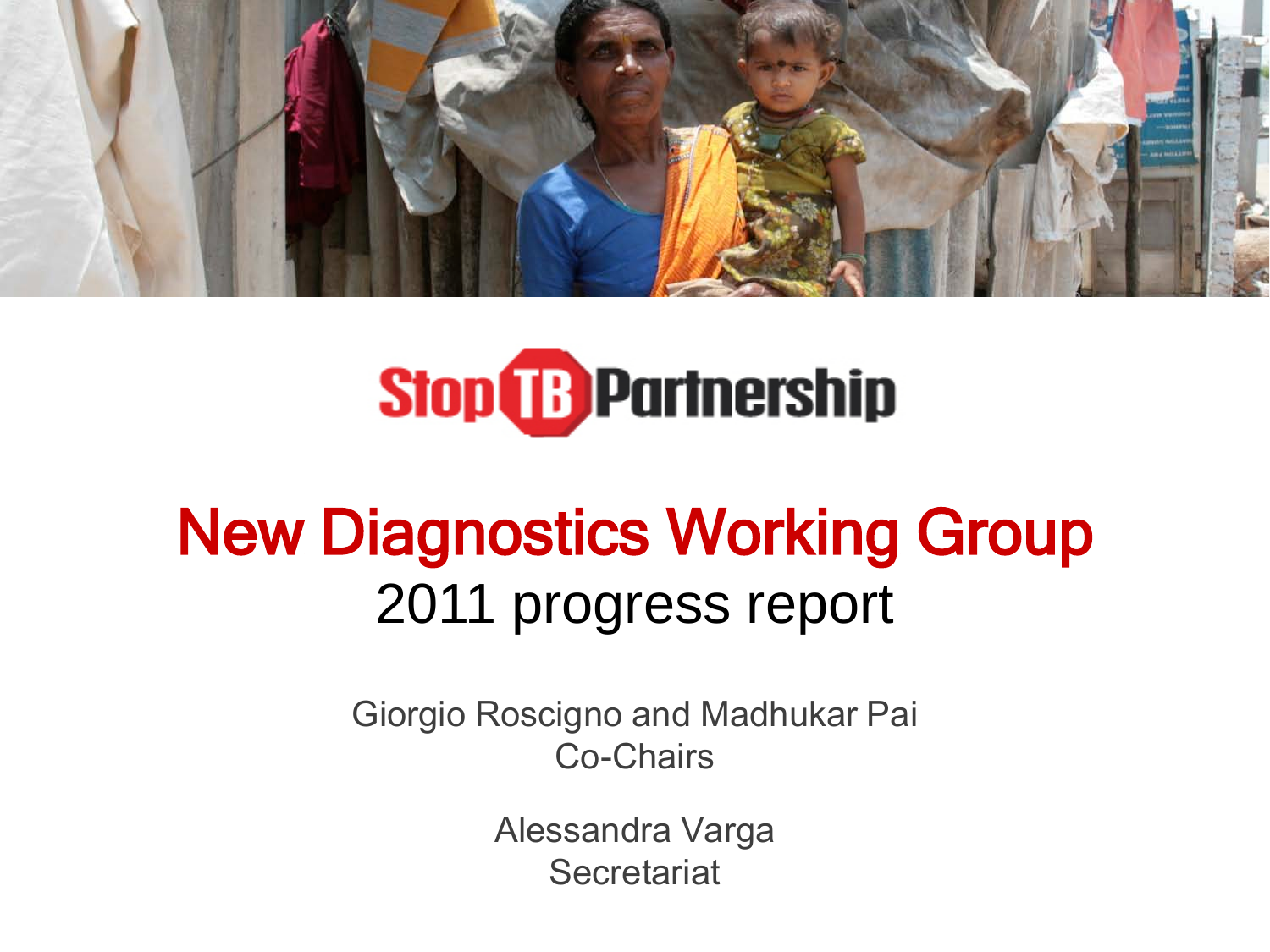## New diagnostics component of the Global Plan 2011–2015



Overall goals:

- increase detection of active TB at point-of-care level
- diagnose latent TB infection and predict disease progression
- screen for MDR- and XDR-TB, HIV associated TB and paediatric TB

The NDWG is committed to ensuring that appropriate and affordable diagnosis is available at all levels of the health system.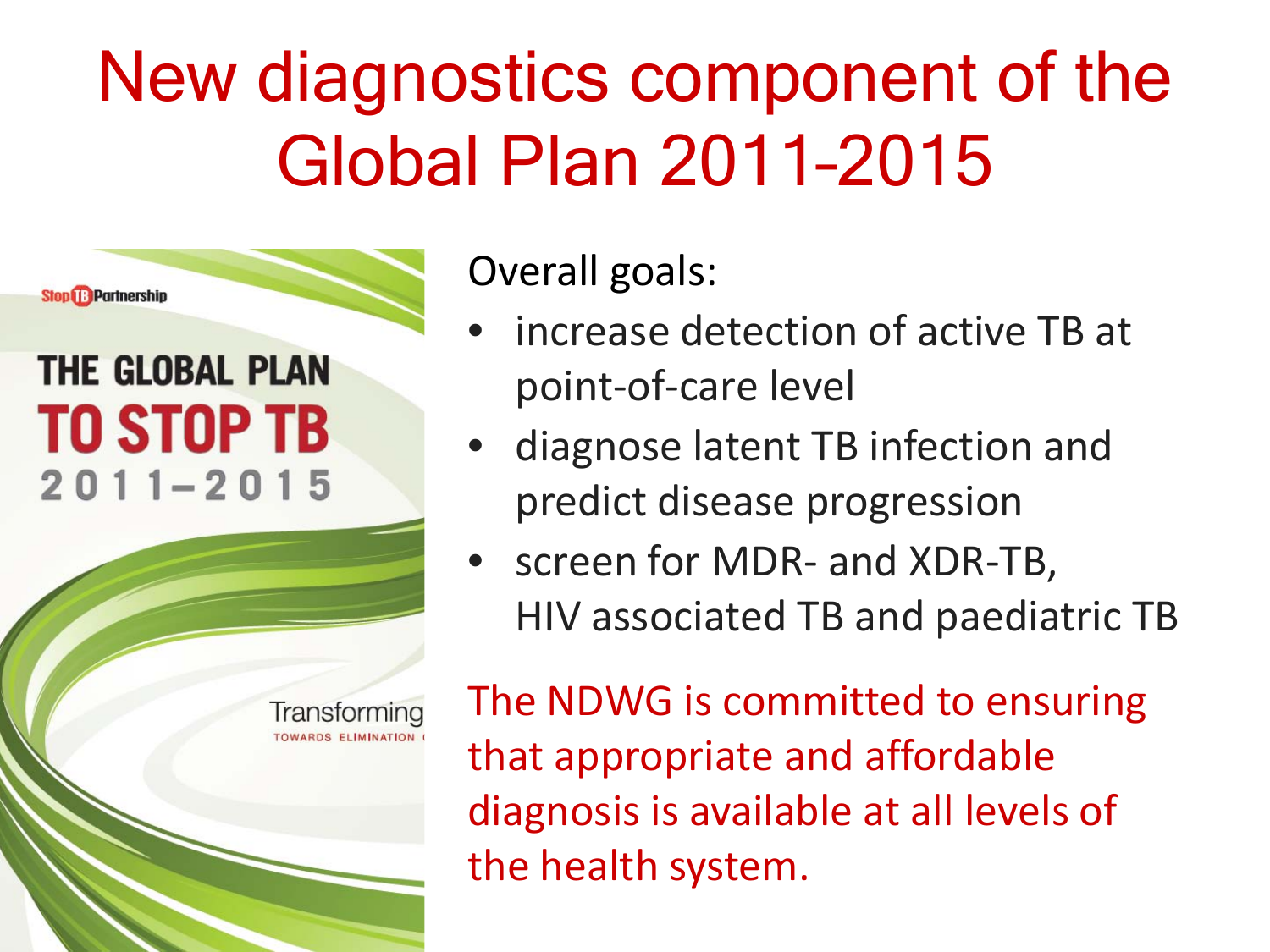## Global achievements

### Xpert MTB/RIF endorsement in December 2010



- Roadmap for rolling-out the Xpert MTB/RIF
- WHO Policy guidelines on Xpert MTB/RIF
- TREAT TB Xpert research mapping project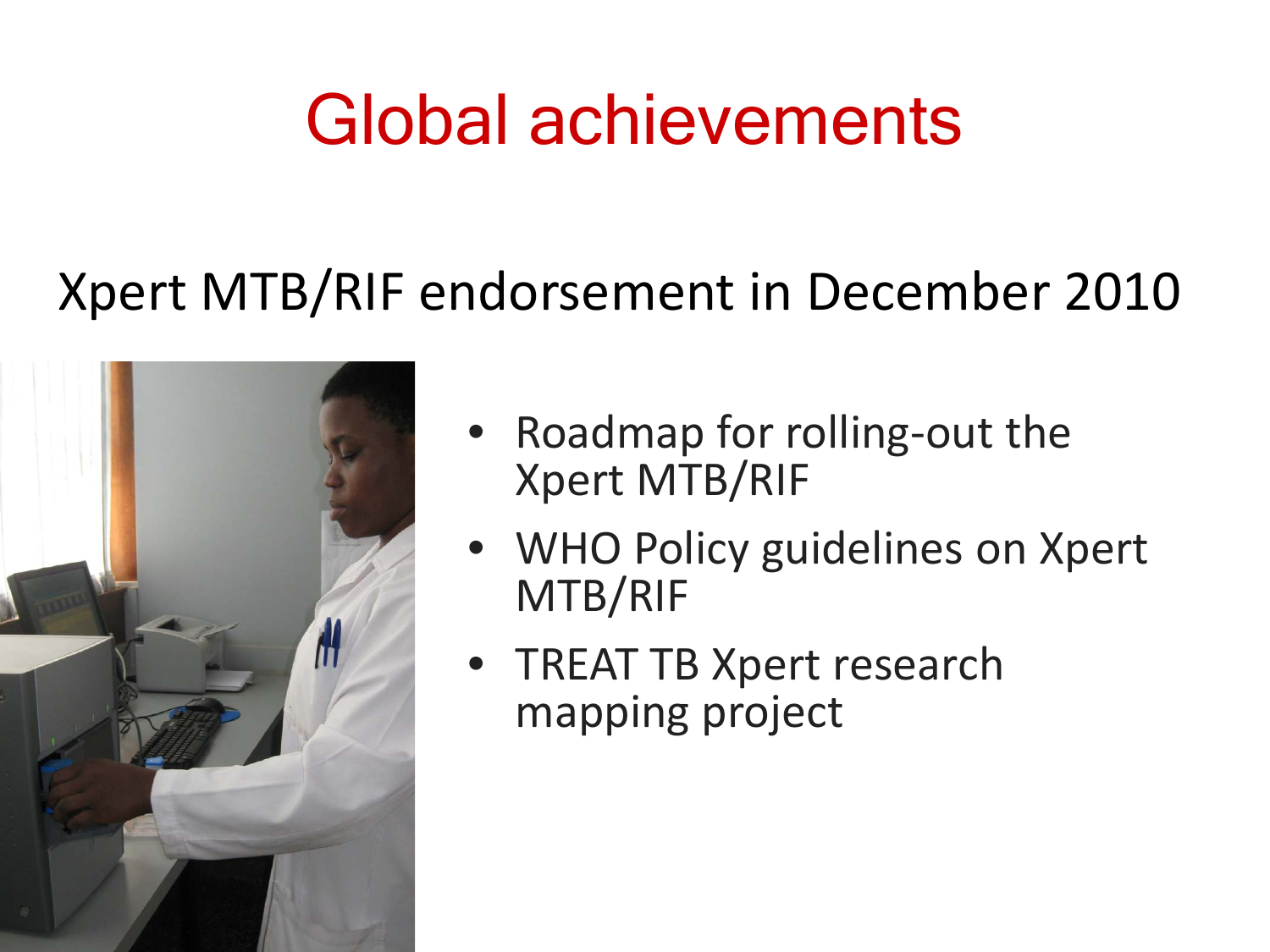### Global achievements

WHO policy guidelines and recommendations

#### 2011

Commercial **Serodiagnostic Tests for Diagnosis of Tuberculosis** 

**Policy Statement** 

- Automated Real-time Nucleic Acid Amplification Technology for Rapid and Simultaneous Detection of Tuberculosis and Rifampicin Resistance: Xpert MTB/RIF System
- Commercial serodiagnostic tests for diagnosis of tuberculosis (negative recommendation)
- Use of tuberculosis interferon-gamma release assays (IGRAs) in low- and middle-income countries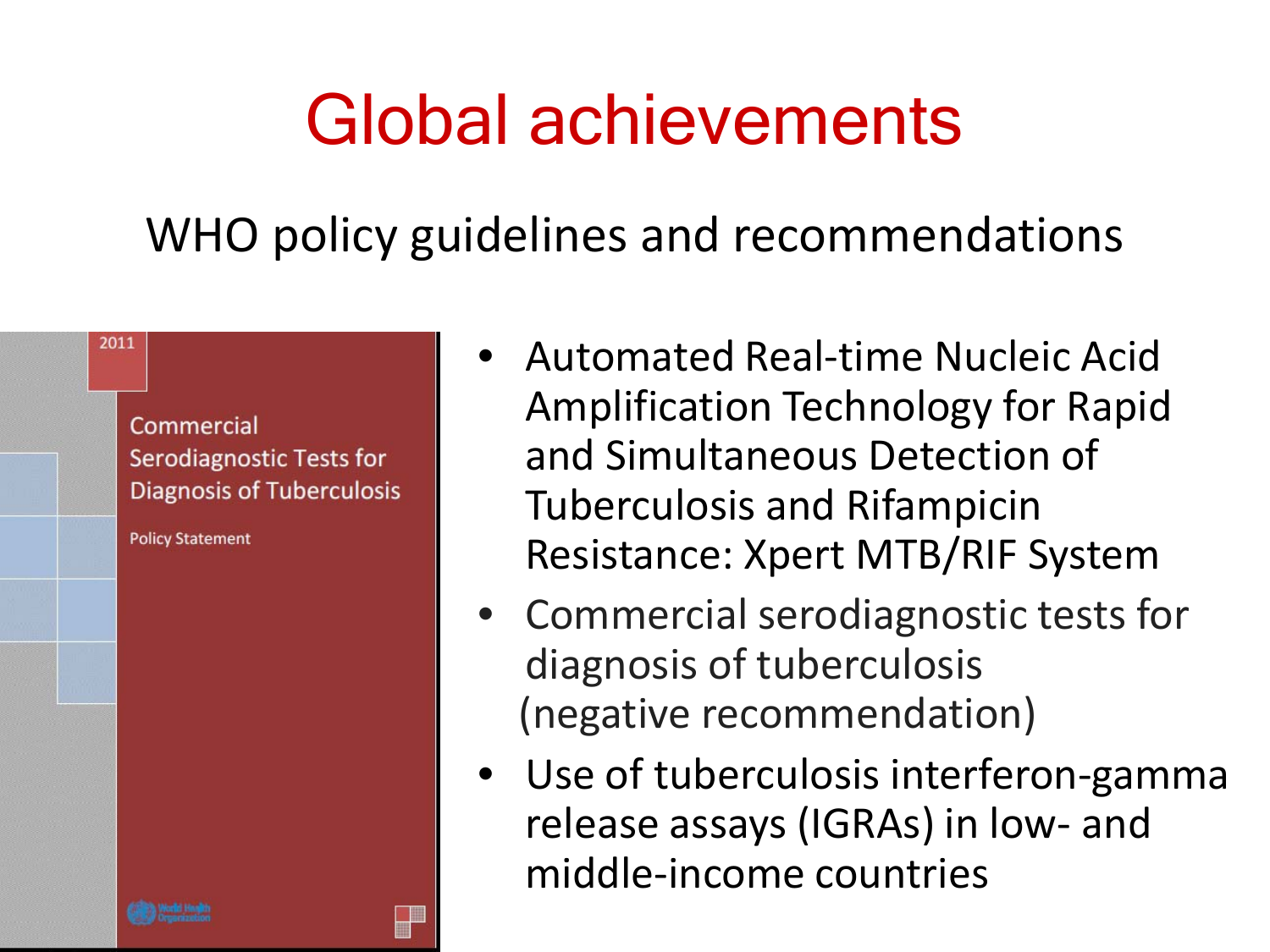## Progress against Global Plan goals

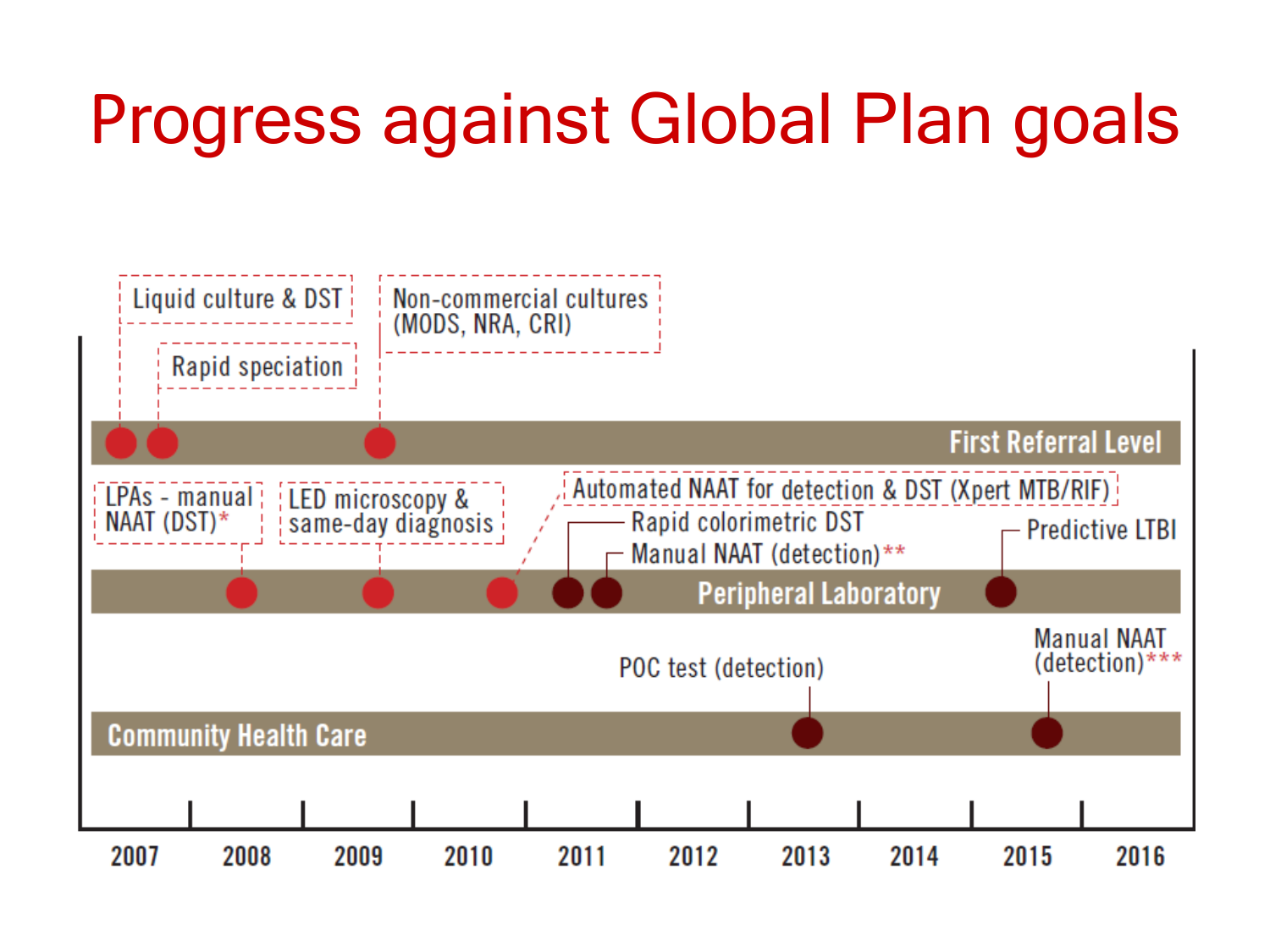### NDWG Structure

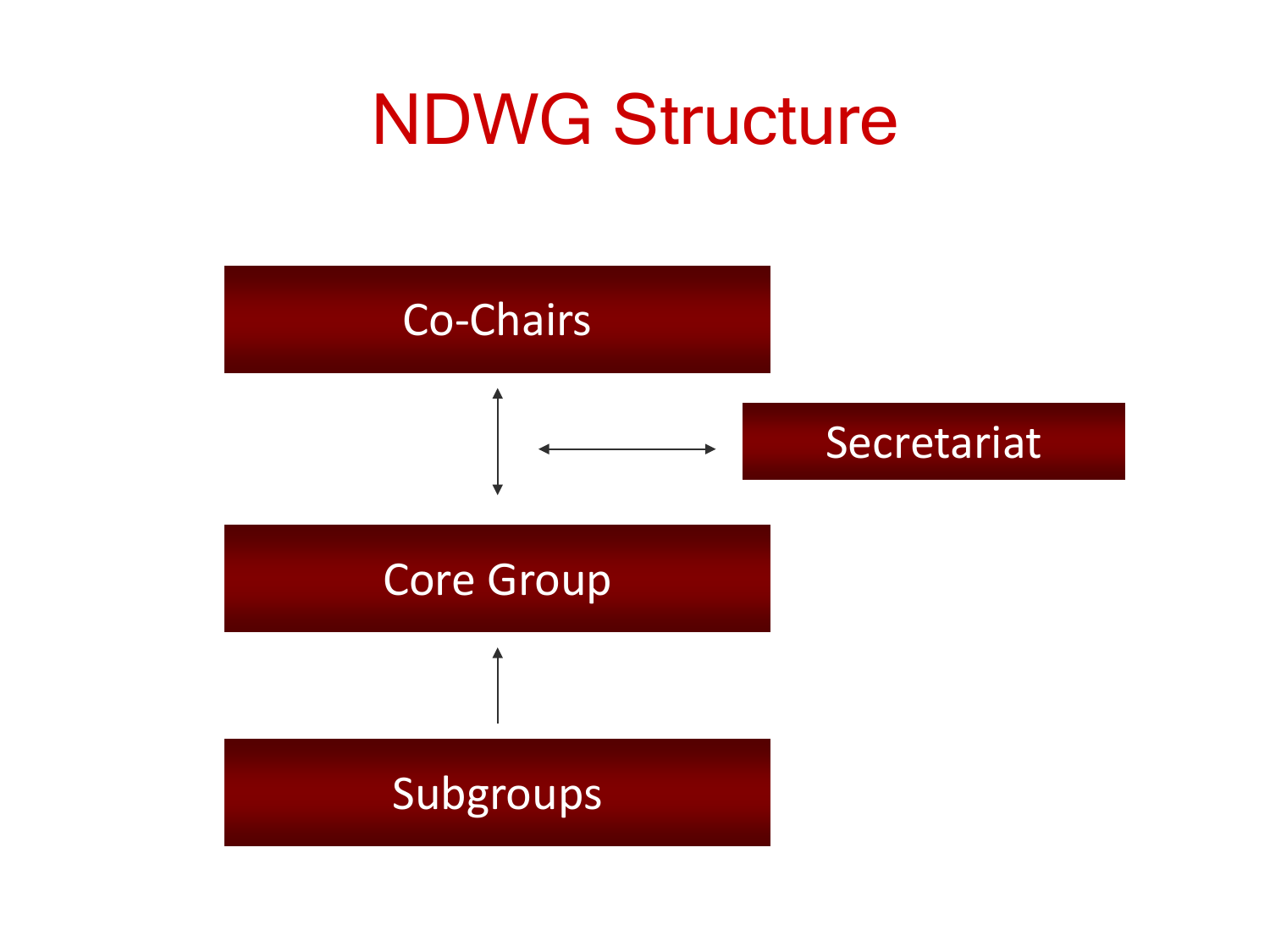

#### Cross-cutting themes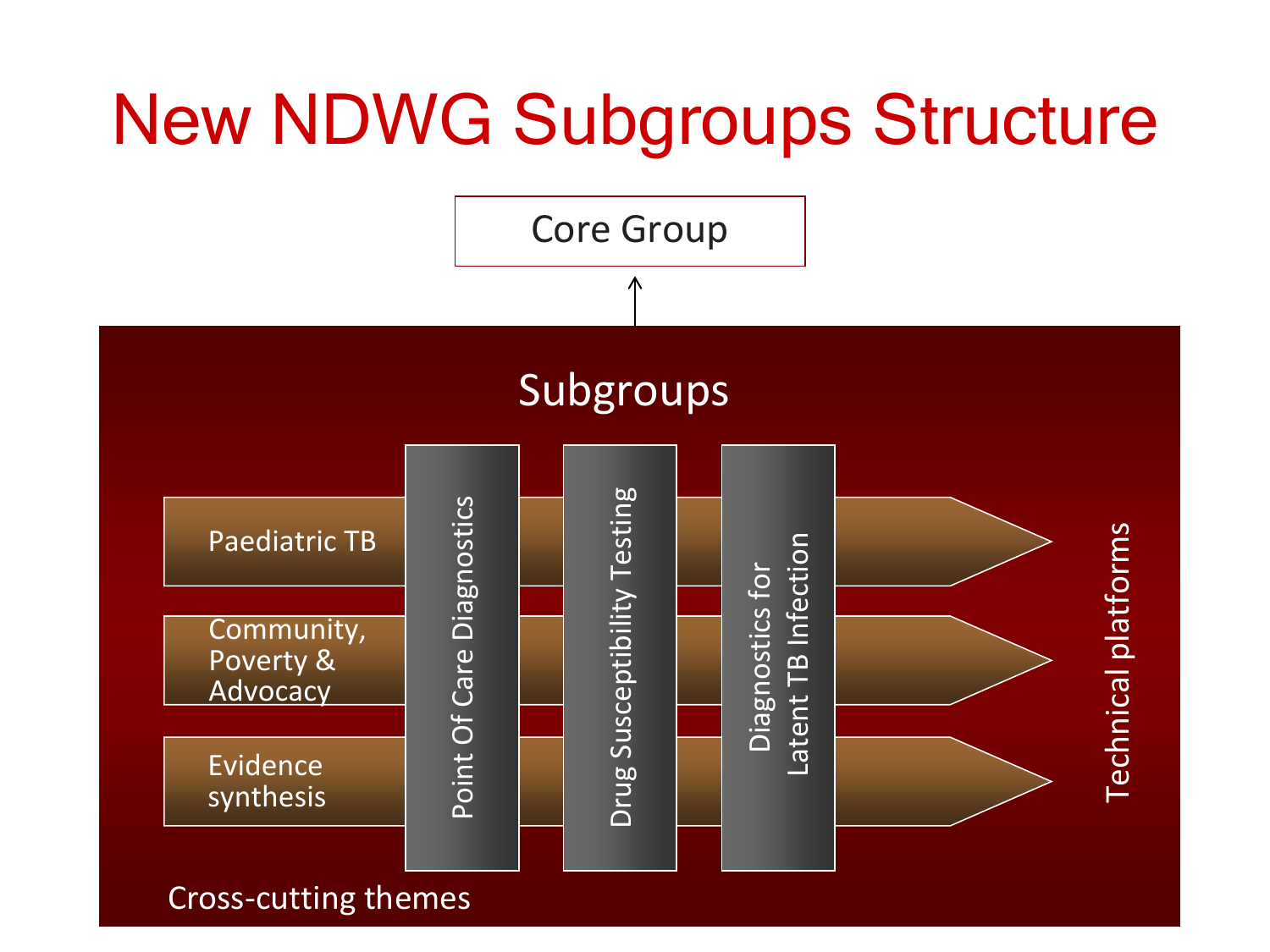## New NDWG Subgroups Structure

- Reduced number of Subgroups for increased efficiency and improved use of resources
- Matrix structure for higher interaction and coverage of issues
- Subgroup Coordinators represented in Core Group for improved communication
- Inclusion of Patients Community perspective to support development work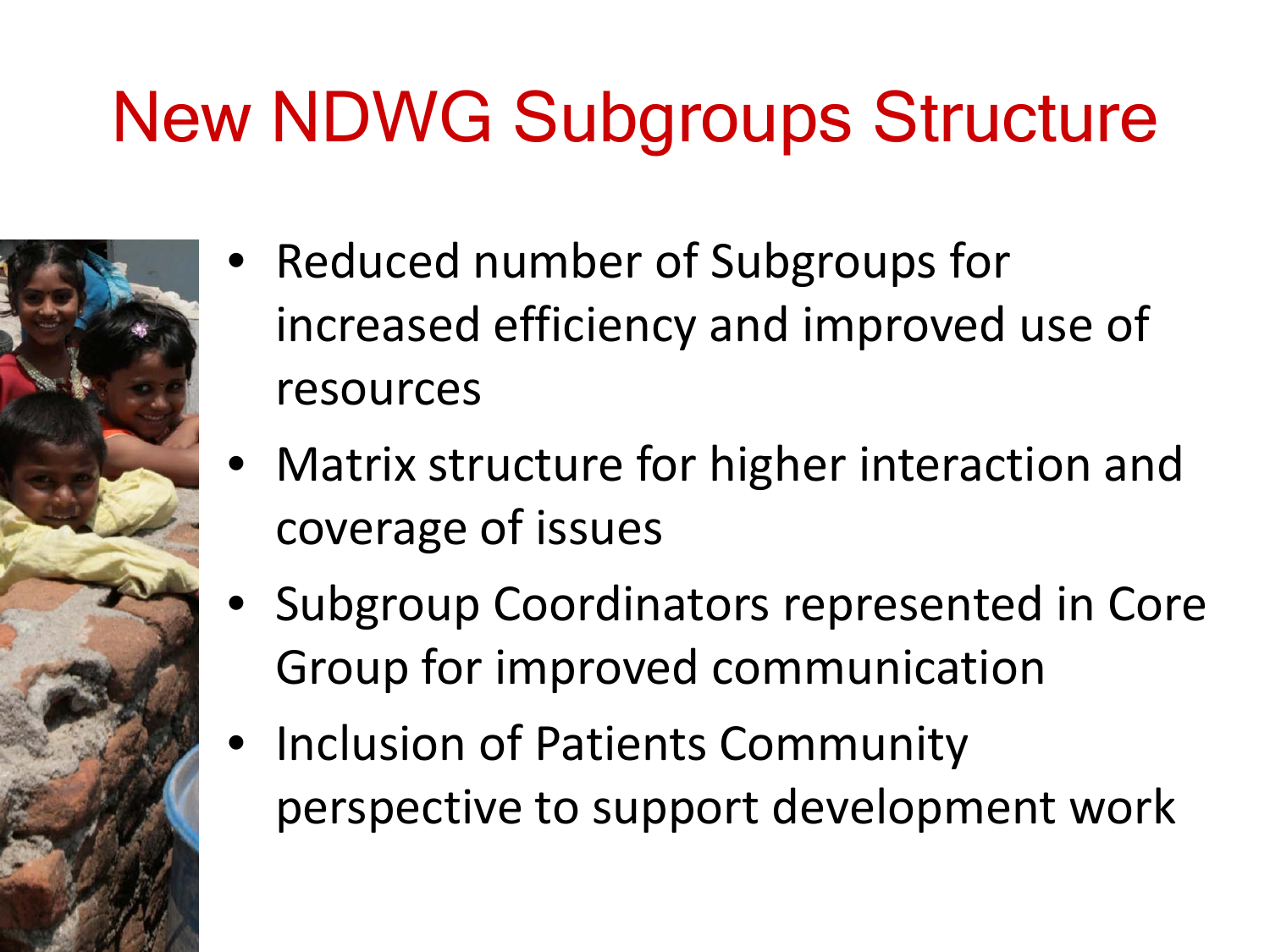## NDWG technical projects 2010-2011

### Technical Platforms

#### O Optimizing Smear Microscopy

Coordinators: Paul Klatser and Luis Cuevas

▶ Online discussion forum and webportal with evidence on smear microscopy optimization www.tbmicroscopy.org

### O Drug Susceptibility Testing

Coordinator: Nicolas Durier

▶ Set-up of 2 pilot training centers for non-commercial methods in India (AIIMS) and Uganda (Makerere University)

#### O Point-of-care Tests

Coordinators: Ruth McNerney and Catharina Boehme

▶ Technical guidelines on collection, processing and storage of TB specimens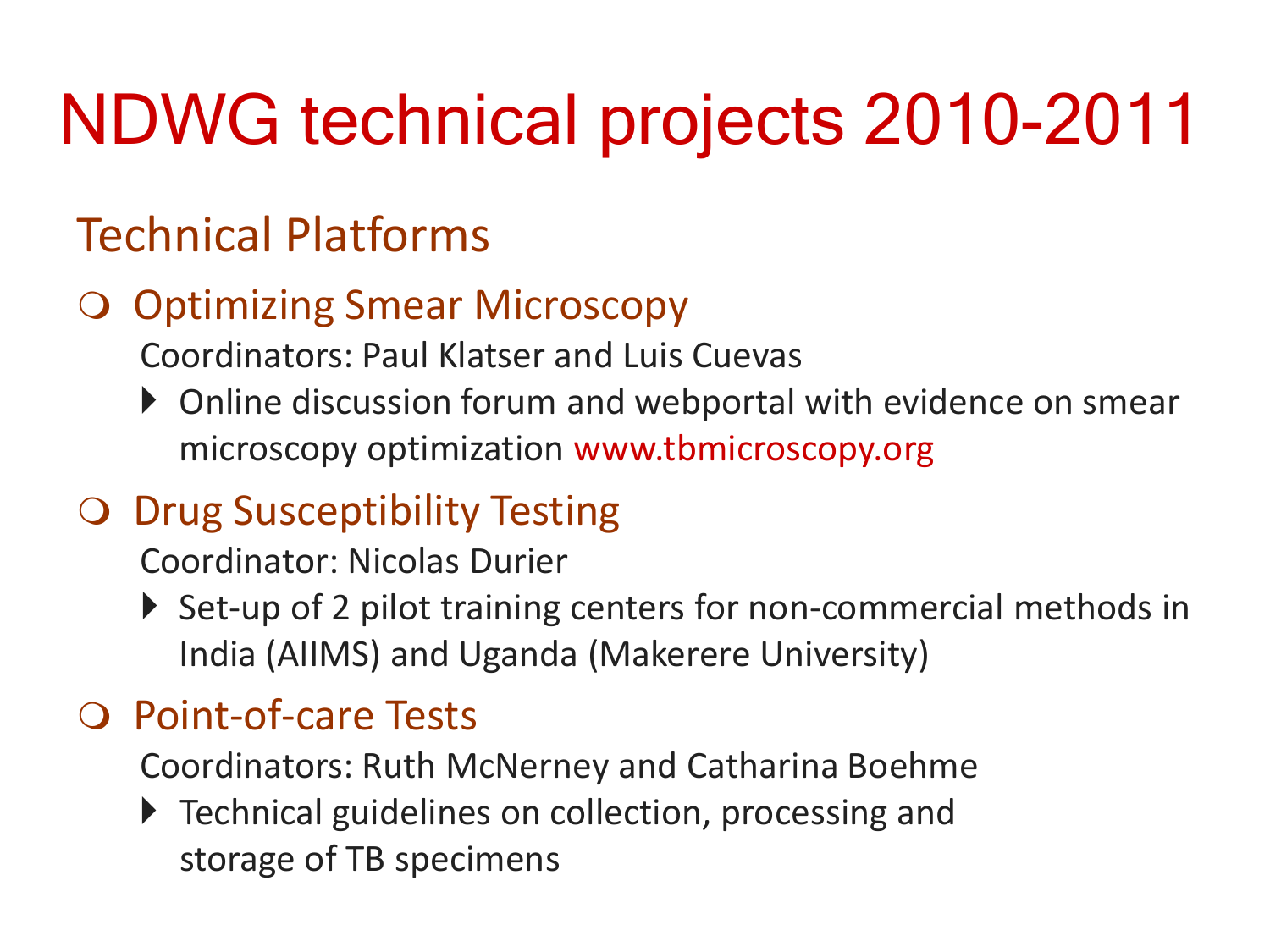# NDWG technical projects 2010-2011

### Cross-cutting themes

### O Evidence Synthesis and Policy

Coordinator: Karen Steingart

- ▶ Economic and epidemiological costs of TB serological testing in India: cost-effectiveness model
- Evidence summaries for systematic reviews

### O Community, Poverty and Advocacy

Coordinator: Mayowa Joel

- Analysis and recommendations on policies, tools and services for TB diagnostics in sub-saharan Africa
- O Childhood TB and diagnostics

Coordinator: Anneke Hesseling

▶ Advocacy and knowledge exchange: meeting and technical guidance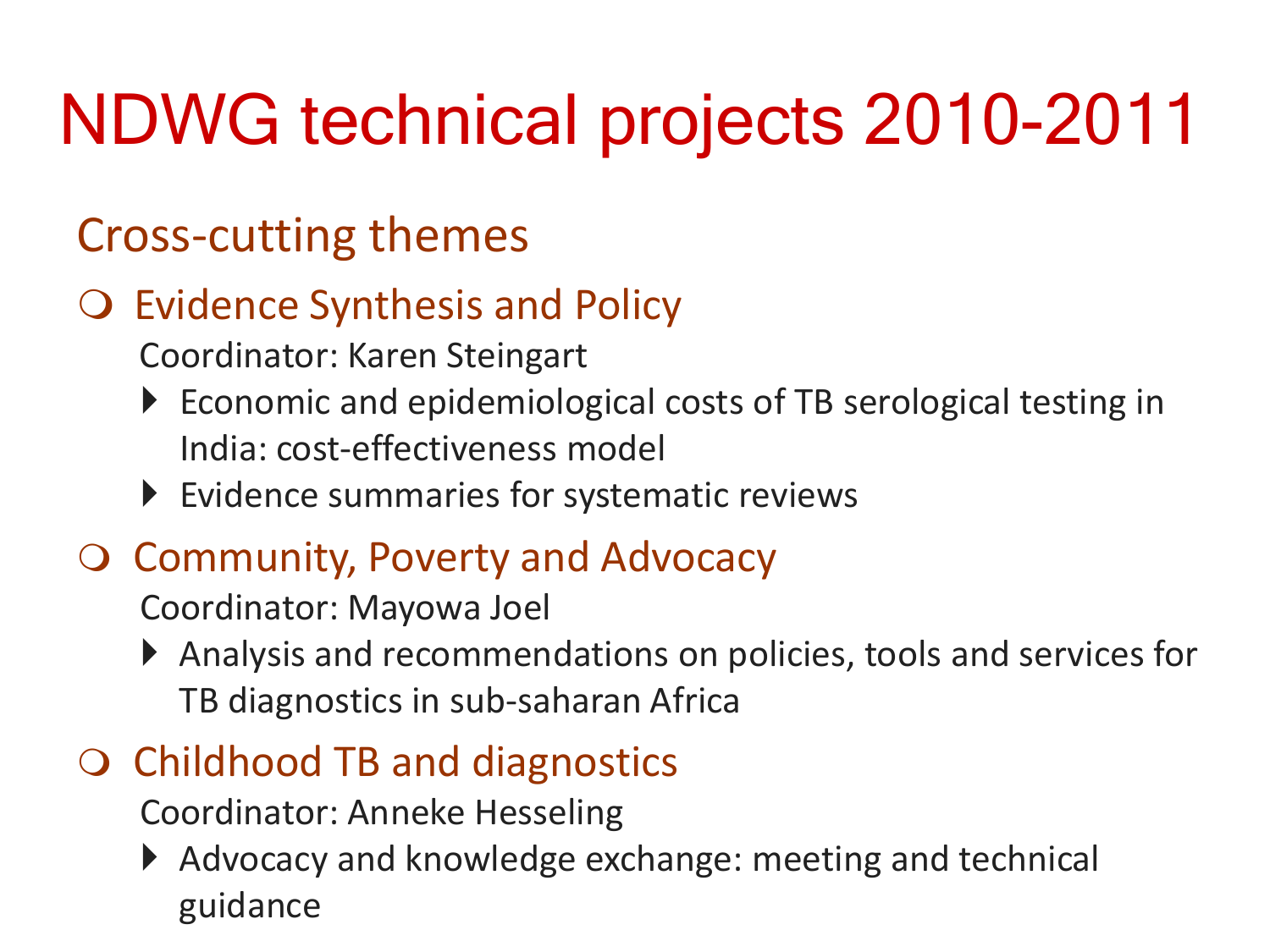### New website of the NDWG

#### **Stop B** Partnership **New Diagnostics Working Group** About us Objectives Get involved Home **Meetings Resources** Contact us Co-Chairs: Dr. Giorgio Roscigno, FIND Dr. Madhukar Pai, McGill University The Secretariat of the New Diagnostics Working Group is hosted by FIND. Email: NDWG@finddiagnostics.org Newsletter Welcome to the website of the New Diagnostics Working Group Newsletter The New Diagnostics Working Group is a one of the seven Working Groups of the Stop TB Partnership. It aims at supporting the Partnership in its goal of elimination of TB, in particular by promoting the development and adoption of new diagnostic tools. The New Diagnostics Working Group is a network of experts representing stakeholders from academia, government, industry, NGOs and the patient community. **Latest News** WHO warns against the use of inaccurate blood tests for active tuberculosis

 $(TB)$ 20 July 2011 - WHO has called for countries to ban the use of serological (blood) tests to diagnose active TB disease in a

policy issued today, which described the results from these blood tests as inaccurate and a major risk to the health of

#### www.stoptb.org/wg/new\_diagnostics

Download latest issue (PDF)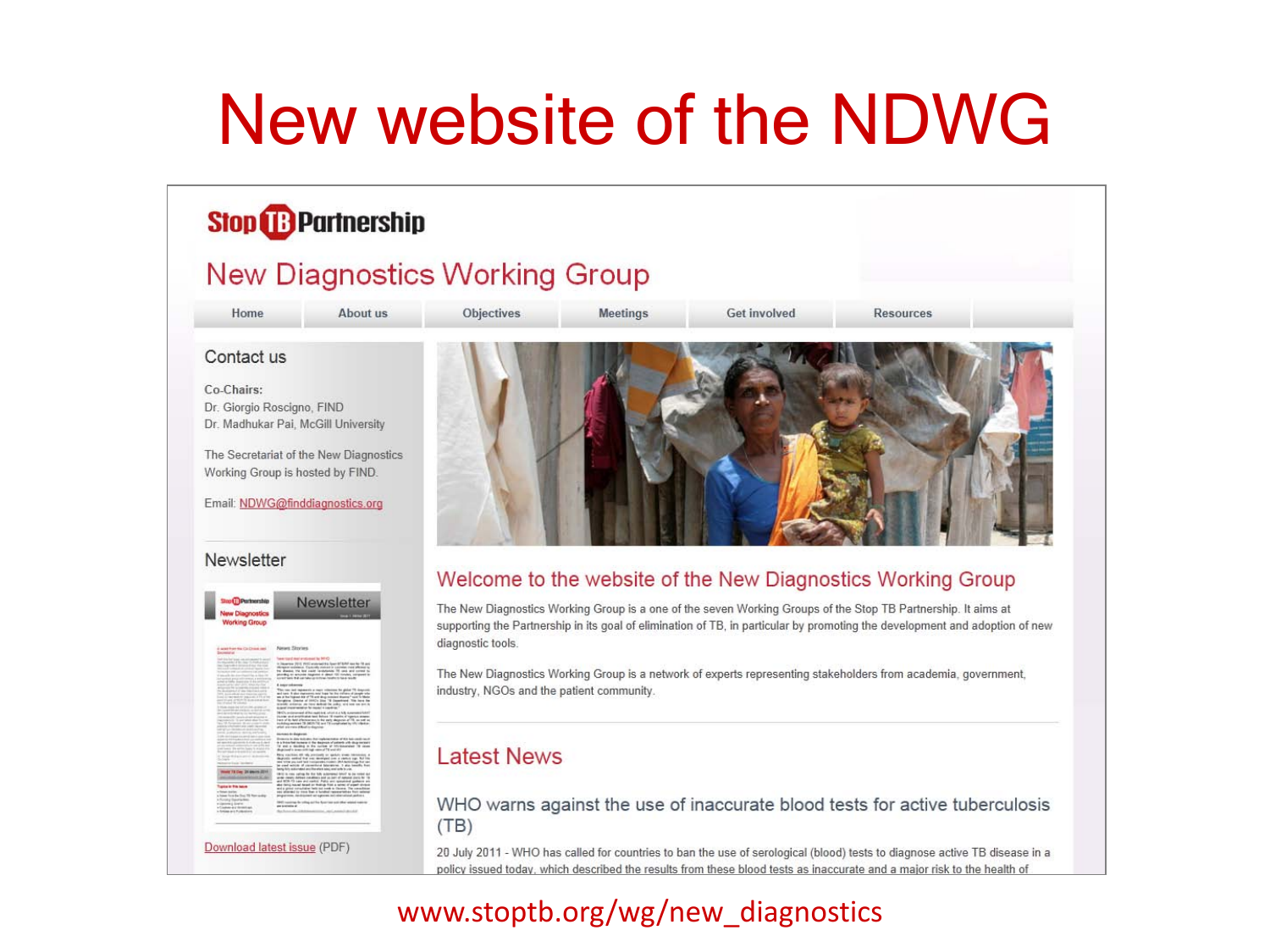# Working Groups Review

- Decision by Coordinating Board to create a task force to review working groups
	- optimize the working groups' structure
	- improve efficiency
	- ensure transparency, affordability and assessment of results
- Appointment of consultancy to carry out analysis and prepare recommendations with three proposals for new structure
- First submission at upcoming Coordinating Board meeting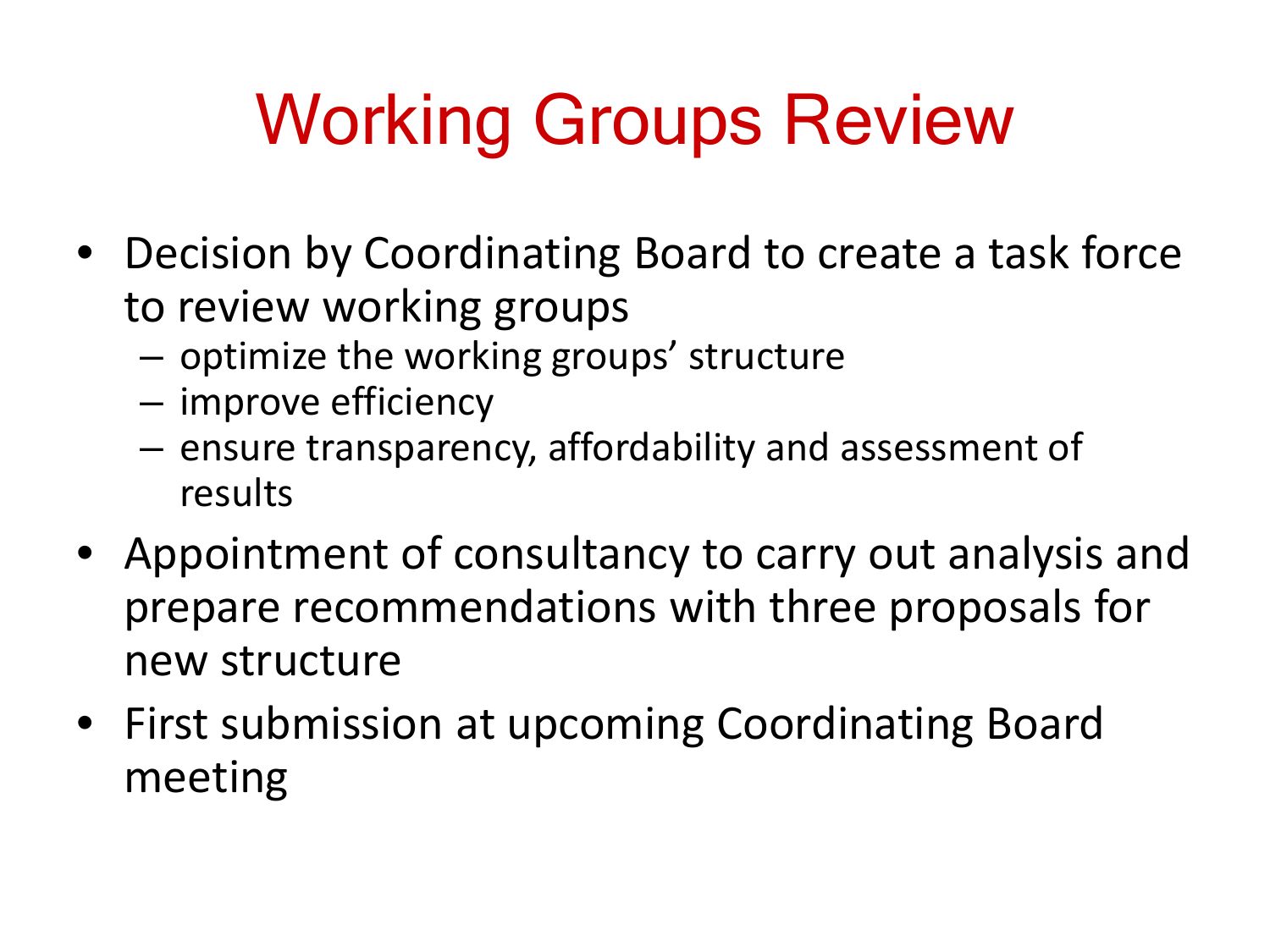# Objectives 2012-2013

### Focus of NDWG in 2012-2013

- detection of active TB at point-of-care level
- screening for multi-drug resistance
- paediatric TB
- community perspective

### Approach

- focus on a limited number of projects
- interaction between Subgroups on major topics
- $\rightarrow$  concentrate efforts and resources in order to maximize impact
- $\rightarrow$  integrate different perspectives to cover Global Plan goals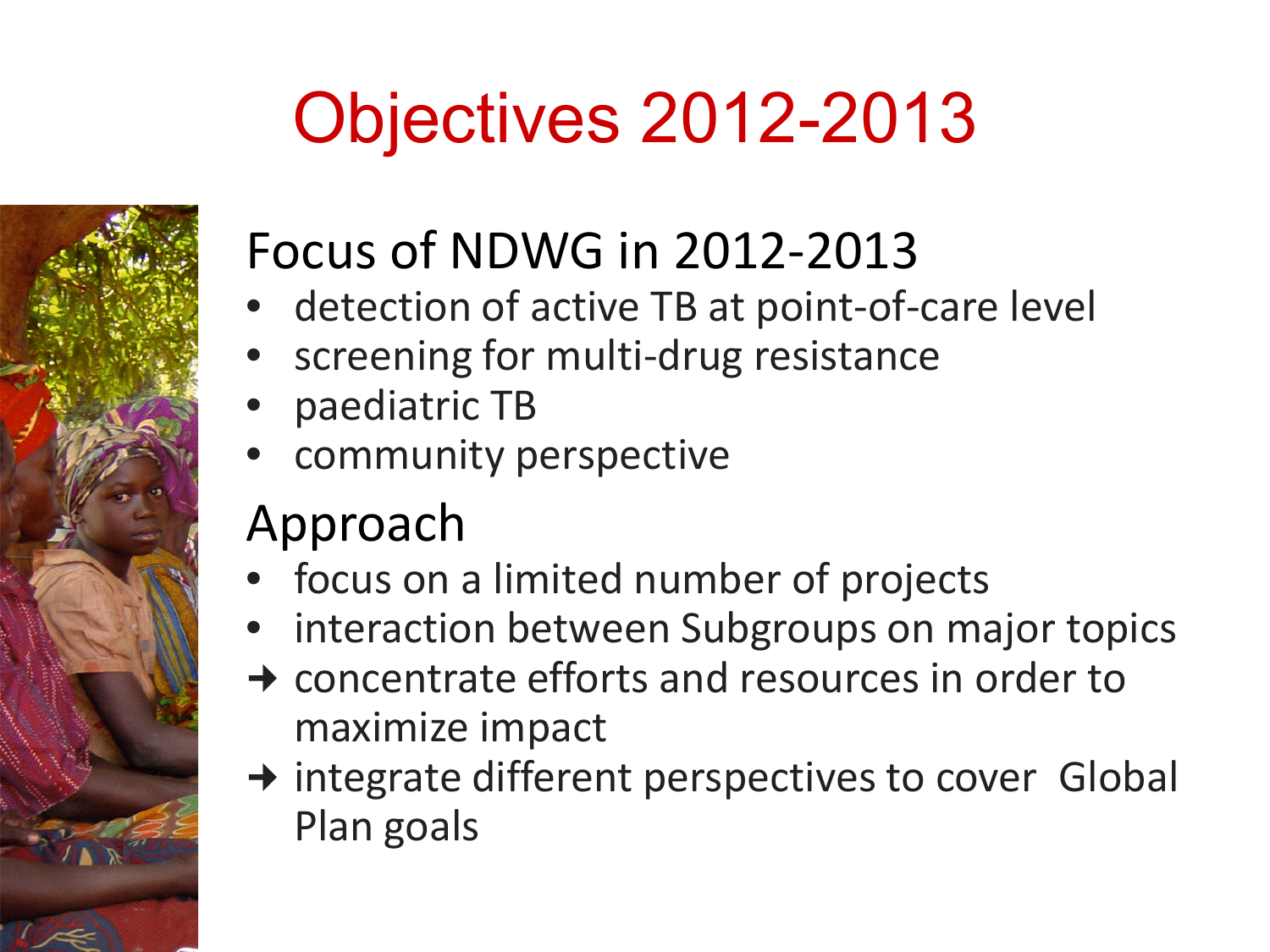## Work Plan 2012-2013

### Technical projects

- O Point-of-care Tests, Evidence Synthesis and Childhood TB Subgroups
	- ▶ Weighing the trade-offs for an imperfect point-of-care test for TB: cost-effectiveness analysis, epidemic-economic model, dissemination and plain language summaries
- O Drug Susceptibility Testing Subgroup
	- Methods for rapid detection of drug resistance today and in the future: guidelines for implementation and positioning in endemic countries
- O Community, Poverty and Advocacy Subgroup
	- Innovative and proactive ways of involving the community in the roll-out of new technologies: advocacy tool for community representatives and civil society